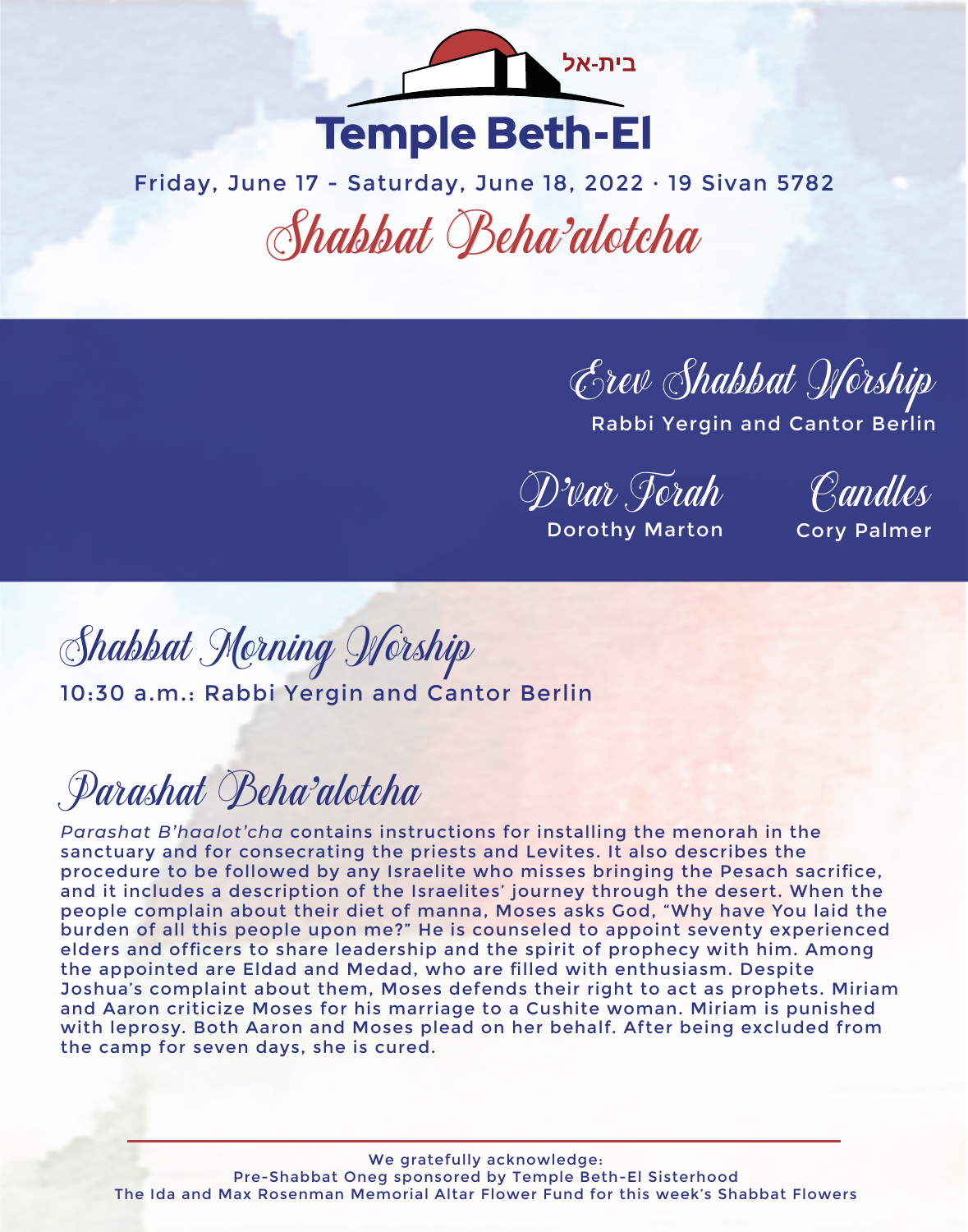

**D'VAR TORAH Dorothy Marton**

### **CANDLES Cory Palmer**

#### PRAYER FOR HEALING

אֵל נַא רִפָּא נַא לַהּ. אֵל נַא רִפַא נַא לַנוּ

El na r'fana lah, r'fa na lanu (2x) God, I pray, heal her. God, I pray, heal us.

Dear God of our ancestors, help us renew our faith, grant us a perfect healing, bring peace to all our days.

Restore our strength of body, help clarify our minds, refresh our tired spirits, rejuvenate our light.

#### MIZMOR SHIR

Mizmor shir l'yom HaShabbat. Tov l'hodot l'Adonai ul'zameir l'shimcha elyon. L'hagid babokeir chasdecha, ve-emunatcha baleilot. Alei asor vaalei navel alei higayon b'chinor. Ki simachtani Adonai b'fo-olecha b'maasei yadecha aranein. Mah gadlu maasecha Adonai, m'od amku machsh'votecha.

**טוב לְ הודות לה׳ מִ זְמור שיר לְ יום הַ שּבָ ת וּלְזַמֵר לְש**ֹמְךָ עַלִיון לְהַגִּיד בַבוּקֵר חַסְדֵךּ **ואמוּנִתְדּ בלילות** עֲלֵי עָשׁור וַעֲלֵי נָבֶל<br>עֲלֵי הִגְיון בְכִנּור<br>כִי שמַחִתְנִי ה׳ בִפַעֲלֵךּ בְמַ*עֲשי יַדֵיךְ א*ָרַנֵּן מַה גַדְלוּ מַעֲשִיךָּ ה׳ **מְאד עַמְקוּ מַחִשבתֵיך** 

#### A Psalm. A song for Shabbat

It is good to praise Adonai; to sing hymns to Your name, O Most High, to proclaim Your steadfast love at daybreak, Your faithfulness each night, with a ten-stringed harp, with your voice and lyre together. You have gladdened me by Your deeds, Adonai; I shout for joy at Your handiwork. How great are Your works, Adonai, how very subtle your designs!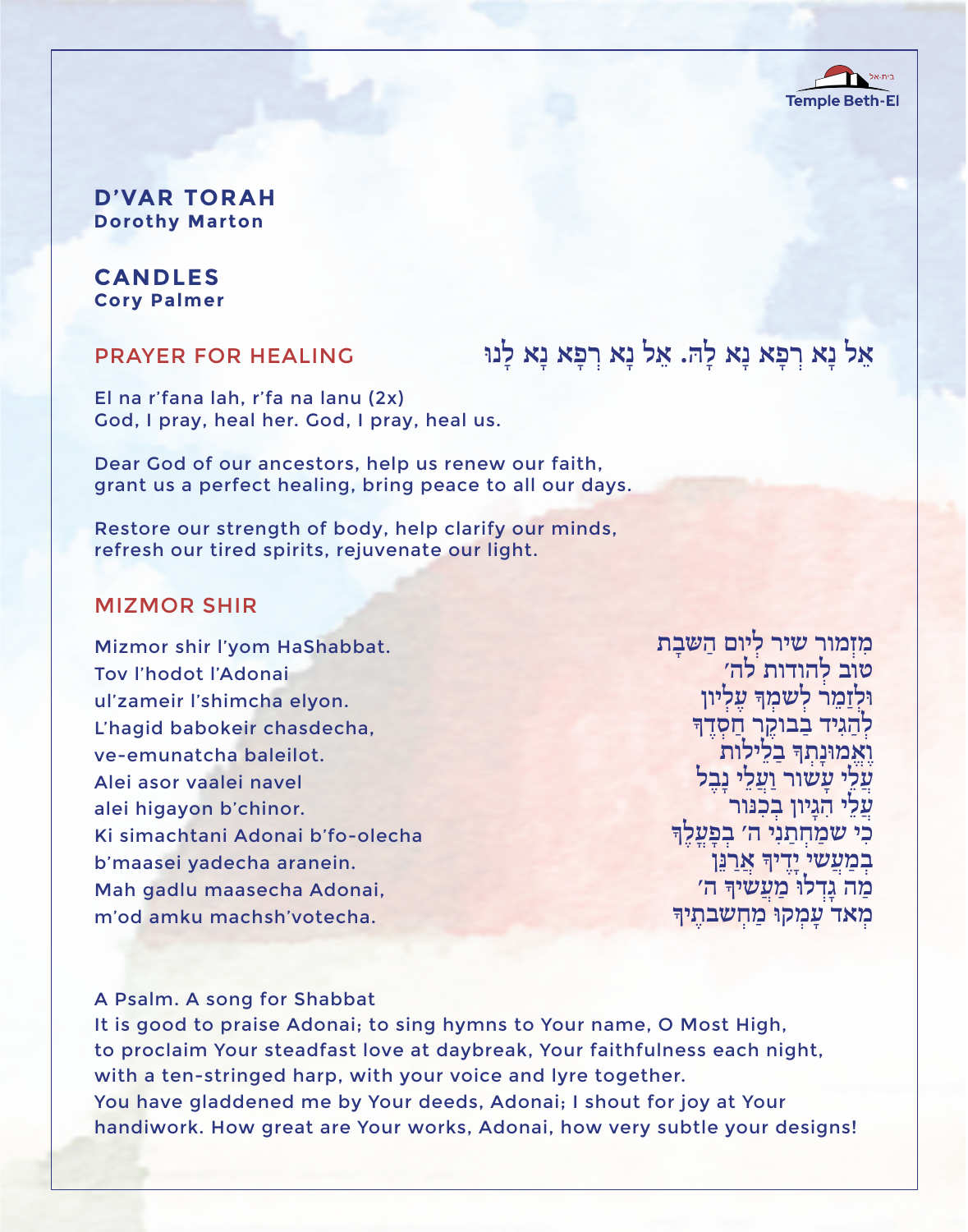

## Friday, June 17 - Saturday, June 18, 2022 · 19 Sivan 5782

H. Norman Abramson William Ackerman Rachel Ainsworth Todd Akers Chrissy Anthony Neko Armstrong David Atir Mark Ayers Laurel Benet Kelly Blake Marcella Fellus Borgenicht Evan Breier Carl Brown Barbie Callanan Lisa Ricci Cave Andrew Coleman Marylyn Croman DeAnne Cuellar-Cintron Andrea Damico Abraham Davidson Dr. Robert Davis Z. Davis Leslie Dial Sandra Douglas Alisa Dubinski Merri Kay DuBois Mel Eichelbaum Jay Eisen Tonya Epright Roxie Evans Alek Fernandez Carolyn Fuentes Annette Fuqua Wendy Geisler Ephraim Graff

Ilene Greene Daniel Gregory Geri Gregory Sophie Handler Mark Hansen Phyllis Haskell Don Heep Alice Holden Fran Holzman Mel Indyk Dan Inocenti Jason Jalil The Jaquez Family Lisa Johnson Michelle Johnson Shirley Johnson Ethan Joseph Mark Kapner Suzanne Karfiol Tom Kaufman Sherri Krause Rose Lachmann-Brown Dr. Amy Lang Stephen Lang Leigh Lawton Rosyln Lee Jonathan Levine Rev. Justin Lindstrom Heidi Magid Major Juan Jesus Martinez Maria Elena Martinez Nicole McNeel Don Meagher Betsy Mirdjani Lisa Andell Moore

Doug Morrison Lynn Moschel Michel Munguia Charles Nuttall-Fiske Clytie Phelps Burnette Brown Pope Melinda Pounds Joshua R. Marco Ramos Sara Rey Jusciara Bahia Ricci Eduardo Quinonez Rico Bishop Gene Robinson Joe Rodriguez Andrea Rosenthal Liz Rubinstein Beth Saltzman S. Winton Sandler David Sapadin Caryl Shander Dr. Stephen Shanfield Jack Harrison Sharp, Jr. Carol Sherman Jay Silberman Mary Sivin Karen Solomon Elicia Templé Steve Ullrich Sandra Weitsman Ann Winer Daniel Zimmerman Joshua Matityahu ben Yaakov v'Preva Chanah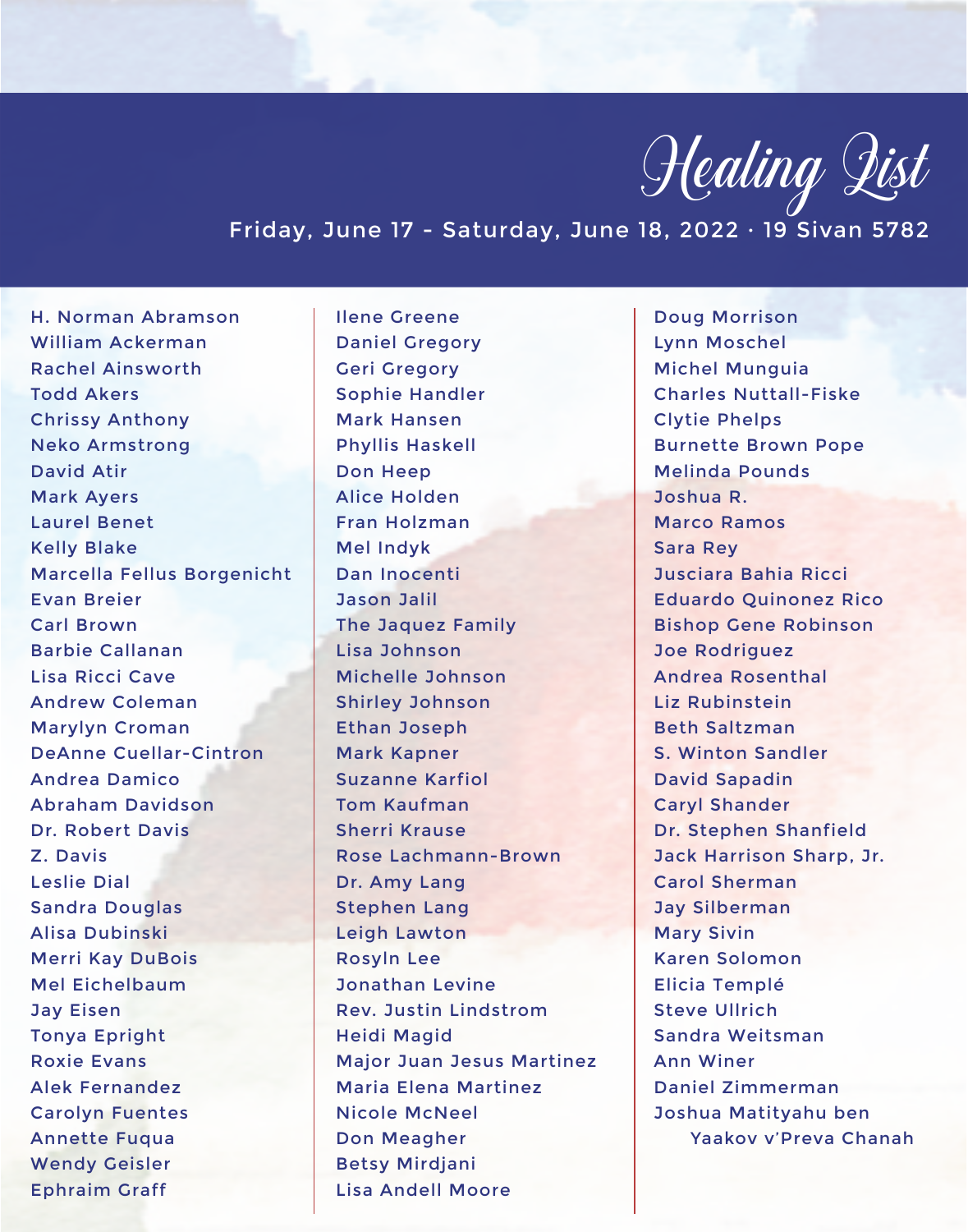

## Friday, June 17 - Saturday, June 18, 2022 · 19 Sivan 5782

Dr. Z Alexander Aarons Harry Baden Martin Berns Margery L. Block Paul R. Caplan Joyce Carduner Seline Pye Davidson Dannenbaum Blanche Davis Maxine Duboff Maurice Forgotson Elsa Franco Miriam Gerson Helen Gindy Albert Glass

I. G. Goldbarg Wallace Hughes Albert Jefferson Martha Breedlove Kahn Lucille Kaplan Leo S. Karren Dr. Harvey Komet Pearl Krauss Harry Krawetz Nathan Landau Henry Lavis Harry H. Levy III Samuel Neer Natalie Olton Mickey Penner

Sam Penner Philip Pfeifer Janet Pfeiffer Harry Polan Gertrude "Trudy" Pollak Sam Reinke Leon Rosenthal Jay Lewis Rubin Louis Shatanof David Sherer Berne Smith Eva Solomon Seymour Sureff

Sh'loshim James Fenstermacher David Straus Miriam Grossman Jeannie Ann Rudd